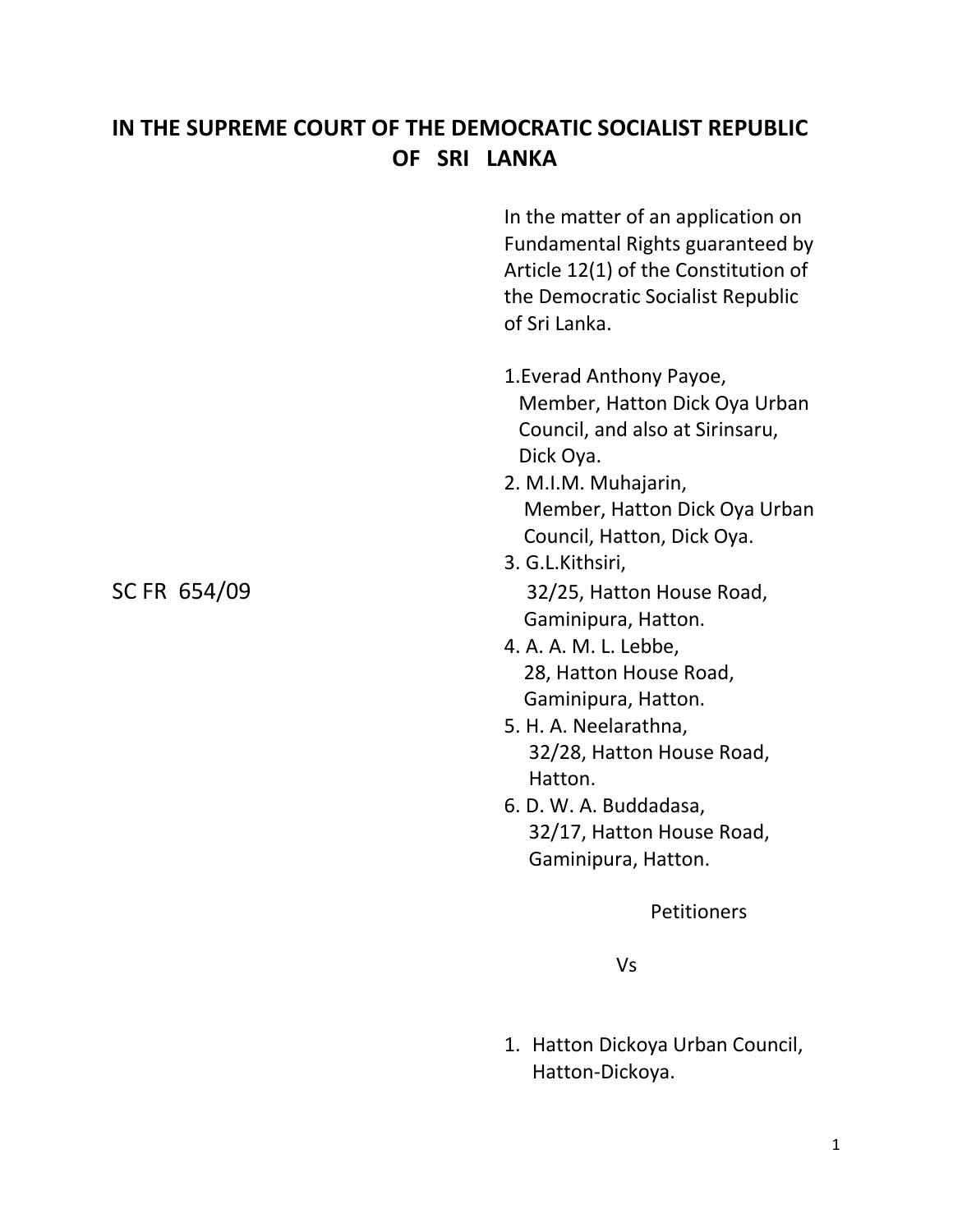- 2. A.P.Anura de Silva, Member, Hatton Dickoya Urban Council, Hatton Dickoya. And also at No. 72, Hatton House Road, Hatton.
- 3. Gopal Nadesan, No.1, Gaminipura Road, Hatton.
- 4. A. Nandakumar, Chairman & Member, Hatton Dickoya Urban Council, Hatton Dickoya.
- 5. Upali Alahakoon, Commissioner of Local Government(Central Province), Department of Local Government (Central Province), Secretariat Office, Kandy.
- 6. Hon. Attorney General, Attorney General's Department, Colombo 12.

Respondents

7. Ms. Singaram Priyadarshini, Acting Secretary and Competent Authority of Hatton Dickoya Urban Council, Hatton Dickoya.

Added Respondent

BEFORE : **S. EVA WANASUNDERA PCJ. UPALY ABEYRATHNE J. & H.N.J. PERERA J.**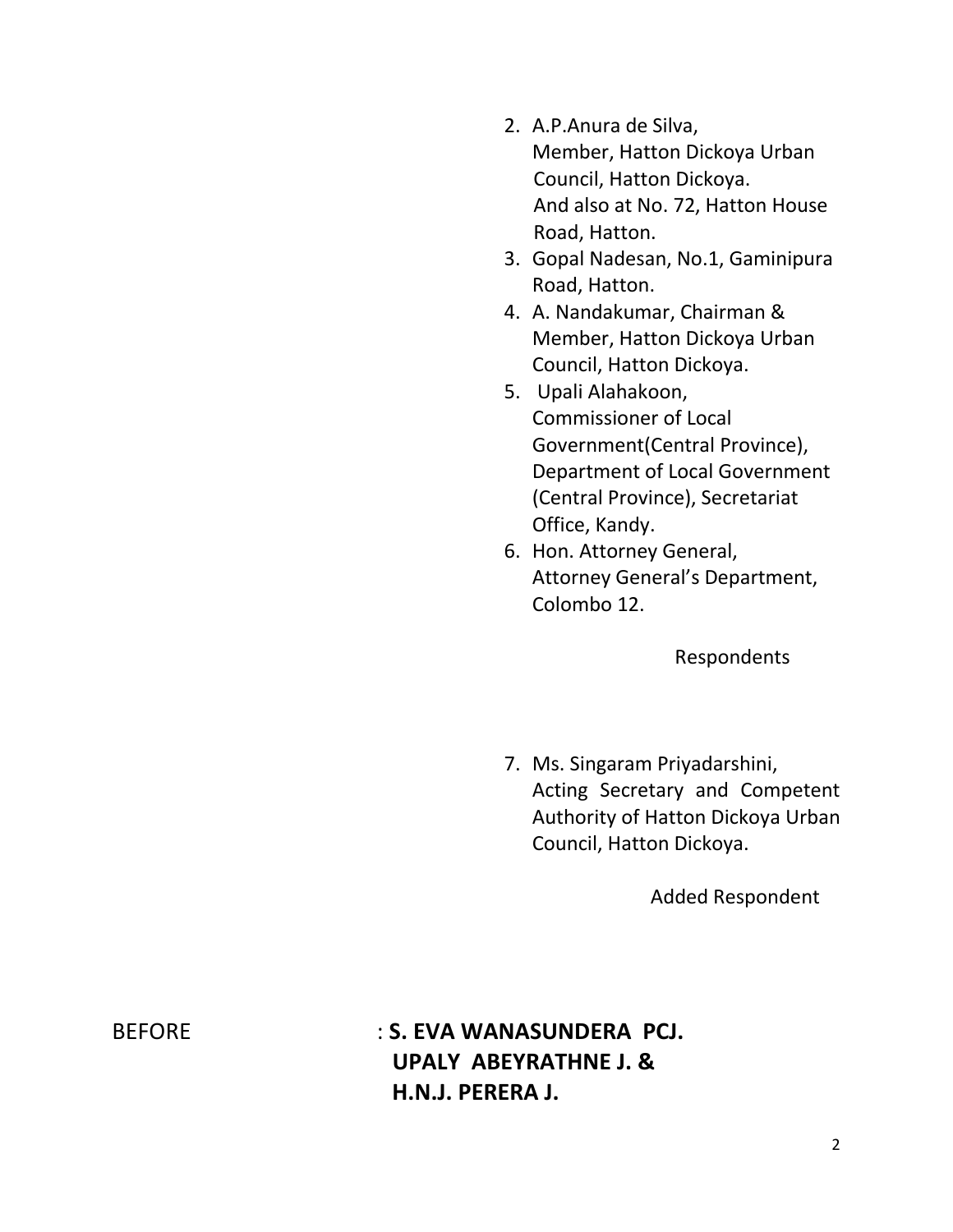| <b>COUNSEL</b>    | : J.C. Weliamuna with Pasindu Silva and<br>Sulakshana Senanayake for the Petitioners<br>S.Mandaleswaran with P.Peramunagama,<br>Weerasena Ranepura Hewage and M.A.M.<br>Haleera for the $2^{nd}$ and $3^{rd}$ Respondents<br>Dushith Johnthasan with Elisha Fernando<br>for the $1st$ and $4th$ Respondents.<br>Rajitha Perera SSC for the 5 <sup>th</sup> and 6 <sup>th</sup><br>Respondents.<br>The Added 7 <sup>th</sup> Respondent was not represented. |
|-------------------|-------------------------------------------------------------------------------------------------------------------------------------------------------------------------------------------------------------------------------------------------------------------------------------------------------------------------------------------------------------------------------------------------------------------------------------------------------------|
| <b>ARGUED ON</b>  | : 21.02.2017.                                                                                                                                                                                                                                                                                                                                                                                                                                               |
| <b>DECIDED ON</b> | : 23.06.2017.                                                                                                                                                                                                                                                                                                                                                                                                                                               |

## **S. EVA WANASUNDERA PCJ**.

The Petitioners who filed this Fundamental Rights Application are two members of the Hatton Dickoya Urban Council and four other citizens of this country who live in their residencies in Hatton House Road, Gaminipura, Hatton. The Counsel for the Petitioners informed court that the  $2<sup>nd</sup>$  Petitioner is not pursuing this Application any longer. The subject matter is totally with regard to the width of the Sunday Fair Road from the entrance point to upper division of Gaminipura and the unauthorized constructions as alleged to be hindering the upkeep of the width of the road.

Leave to proceed was granted on the  $1<sup>st</sup>$  of April, 2013 for the alleged violation of Article 12(1) of the Constitution against the rights of the Petitioners by the  $1<sup>st</sup>$  to 5<sup>th</sup> Respondents. From the time of the filing of this Application onwards, this Court has done its best to get the Respondents to do the needful to keep this road unobstructed to those who use the same. Due to the said action by this Court the matter had been addressed and partly resolved.

On 05.08.2015 the counsel for the Petitioners had moved to amend the caption to include the Acting Secretary and Competent Authority of the Hatton Dickoya Urban Council, due to the fact that the  $4<sup>th</sup>$  Respondent had ceased to hold office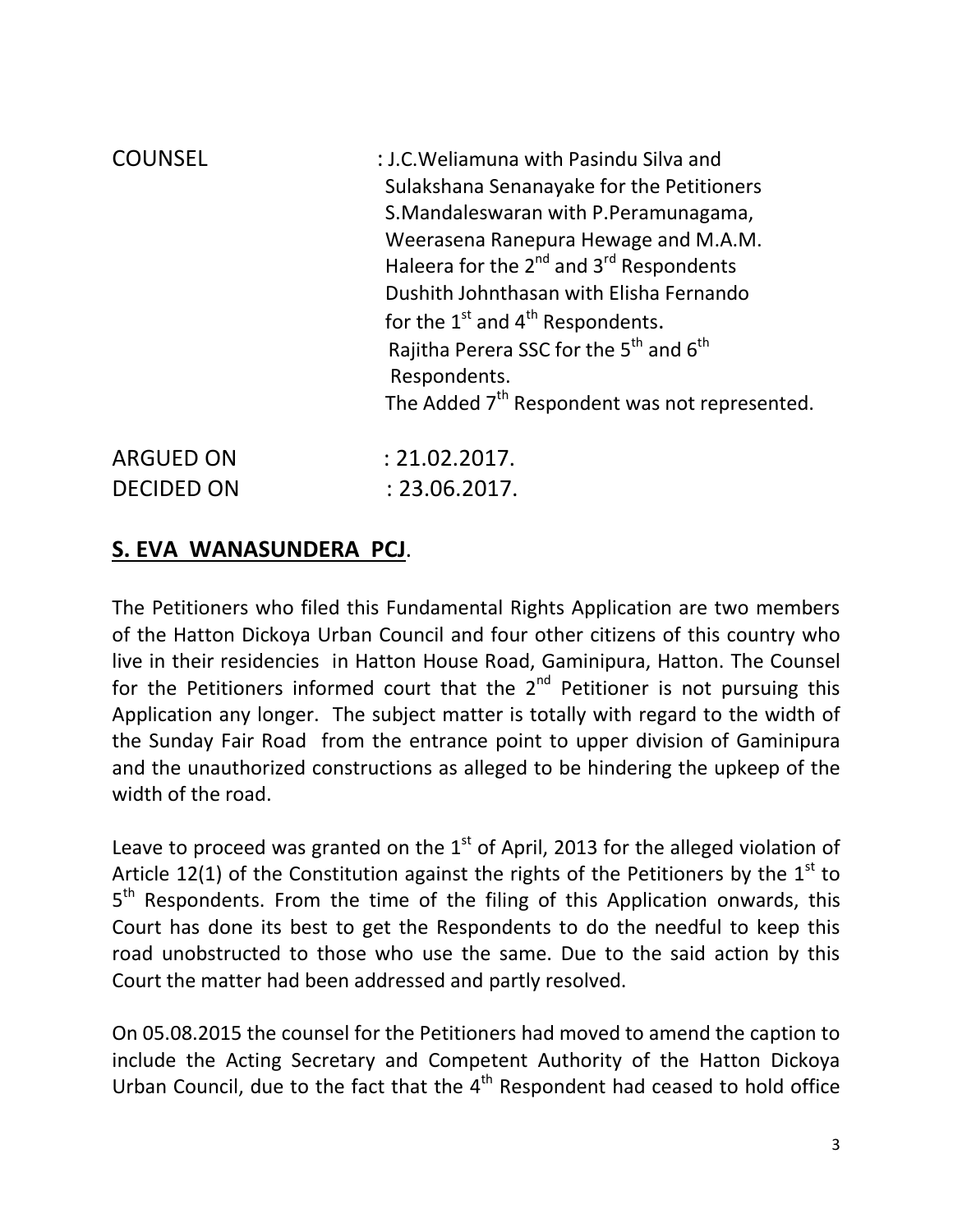and as it was allowed. Amended caption was filed on 29.01.2016. to include the said 'Acting Secretary and Competent Authority' namely Ms. Singaram Priyadarshani as the  $7<sup>th</sup>$  Respondent. Even though the Petitioners Attorney at Law on record had sent notices to her according to the Rules of this Court on 29.01.2016 , she had failed to get herself represented in these Court proceedings. On 22.06.2016 this Court directed the Registrar to send another notice from court to the  $7<sup>th</sup>$  Respondent to be present in court or arrange to send a representative to court and " submit the initial plan on which the said Road got initiated to be constructed at the very inception, i.e. around the end of year 2005 or at the beginning of year 2006." This Court sent a copy of the letter P5 (a) dated 05.05.2006 to the said  $7<sup>th</sup>$  Respondent and directed her to comply with the order contained therein**.** The order given to the Chairman of Hatton Dickoya Urban Council by the Assistant Commissioner of Local Government, Nuwaraeliya was, to comply with the directions therein regarding the road problem. The Chairman had not complied with the said directions at any time.

Ms. Singaram Priyadarshani however, was present in Court on 12.08.2016, in person, on notice from court but to our dismay she said in open court that she can agree to give a roadway only 10 feet wide and added that she spelt that out according to the instructions given to her by 'government authorities'.

This Court thereafter took this case up for hearing on 21.02.2017 before this Bench. The parties moved for time to file written submissions till 21.03.2017 and all parties except the  $7<sup>th</sup>$  Added Respondent have filed written submissions.

The Petitioners submit that the illegal obstructions made by the  $2^{nd}$  and  $3^{rd}$ Respondents have adversely affected the public in general living in Hatton. The obstructions are  $:(1)$  "a sideway near the fuel station which connects the Main Street and the Sayeed Street " and (2) " a building which obstructs the entry point of the Road which starts near the Public Market and the Sunday Fair of the Hatton Town." The Sunday Fair Road leads to the Upper Division of the Gaminipura Housing Scheme. The Petitioners point out that the  $1<sup>st</sup>$  Respondent which is the Hatton Dickoya Urban Council and which functions under the Chairman of the said Urban Council who was named as the  $4<sup>th</sup>$  Respondent at the time of filing this Application **have failed to remove and/or to stop the said illegal obstructions causing inconvenience to the public.** It is alleged that the Hatton Dickoya Urban Council and its officers have abused their discretionary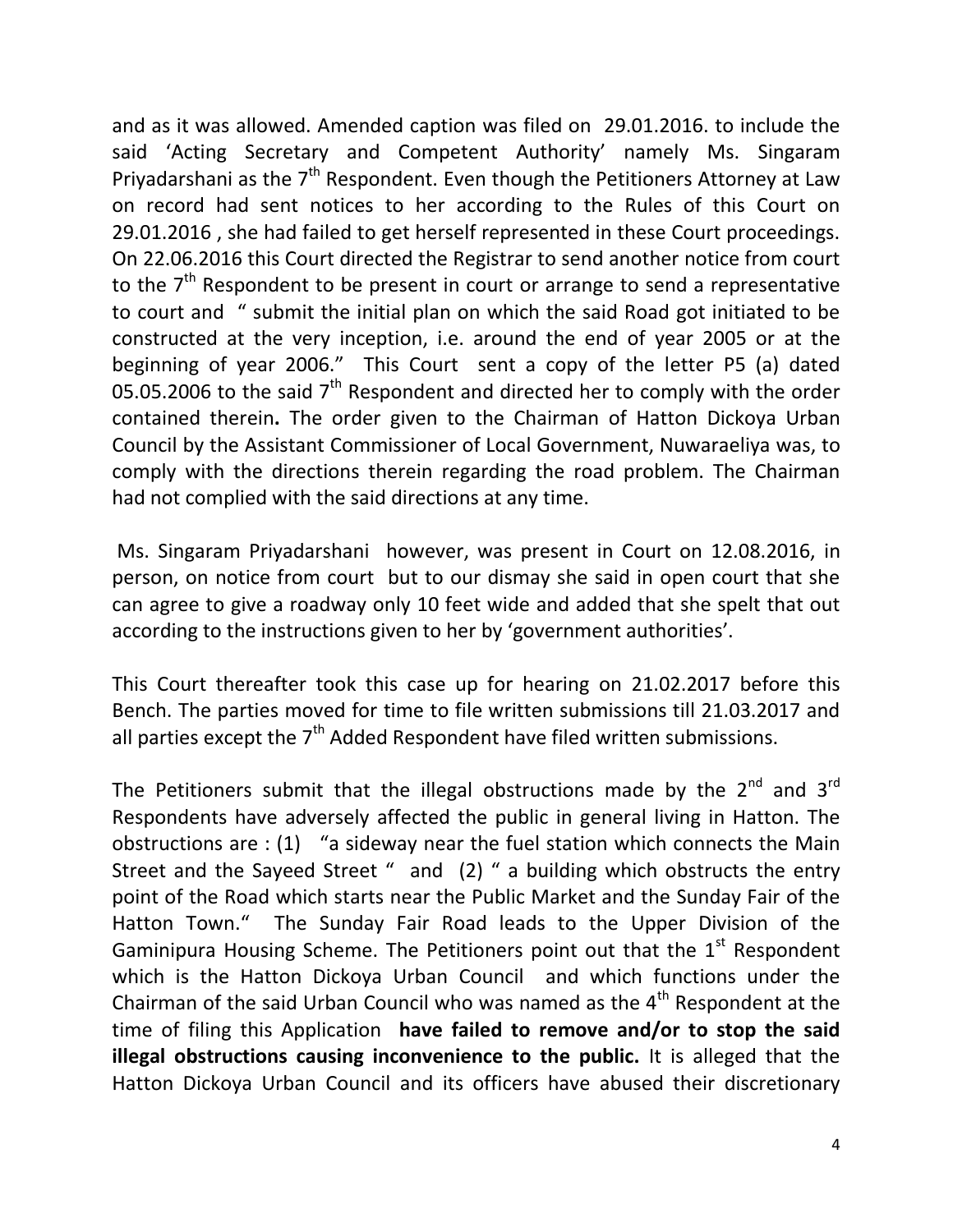powers acting in collusion with the 2<sup>nd</sup> Respondent, Anura Silva. It is also alleged and it has resulted in the 3<sup>rd</sup> Respondent Gopal Nadesan also having engaged in building unauthorized constructions.

As at present, the Petitioners have submitted that the issue with regard to the "obstruction of sideway near the fuel station which connects the Main Street and the Side Street " have got resolved and therefore the only matter to be considered by this Court is the "obstruction of the road leading to the upper division of Gaminipura."

This alleged obstruction starts near the Sunday Fair. It is alleged to be due to a building which has been built by the  $2^{nd}$  Respondent Anura Silva. He had been occupying the shop No. 58B (which exists as at present even today, at the entry point of the Sunday Fair Road which leads to the upper division of Gaminipura) ,at the Central Market of Hatton as a lessee of the said premises. This shop and premises is legally owned by the Hatton Dickoya Urban Council, the  $1<sup>st</sup>$ Respondent. The  $2^{nd}$  Respondent had been the lessee even prior to the year 2000. On  $24<sup>th</sup>$  March, 2000 he had entered into a written Agreement with the Urban Council, the  $1<sup>st</sup>$  Respondent, after having made an application to convert the shop which already existed there, into a three storeyed building. The Building Application No. BA/88/98 dated 15.12.1998 had been approved by the Urban Council. The ground floor had to cover only 136 square feet. His building Plan has been produced with his Objections and according to that also, the ground floor covers exactly 136 square feet and nothing more even though it is alleged by the Petitioners that it is more. After the building was completed also the  $2^{nd}$ Respondent remains to be the lessee of the Urban Council. He has no ownership rights according to Notarially executed agreement No. 566 dated 24.03.2000. This Agreement is produced by the Petitioners marked as P1(b).

The  $1<sup>st</sup>$  Respondent Urban Council and the  $4<sup>th</sup>$  Respondent Chairman of the Urban Council have filed objections to the Petition and totally denied the allegations made by the Petitioners. Yet, the **Urban Council has admitted the receipt of the document P5(a)** ( in paragraph 13 of its objections filed by way of an affidavit only) **which is the direction and an order given to the Urban Council by the 5th Respondent, the Commissioner of Local Government of the Central Province to discuss the problem with the Villagers and remove the obstructions to pave way for a road 14 feet wide.** The Urban Council states that at the time of filing their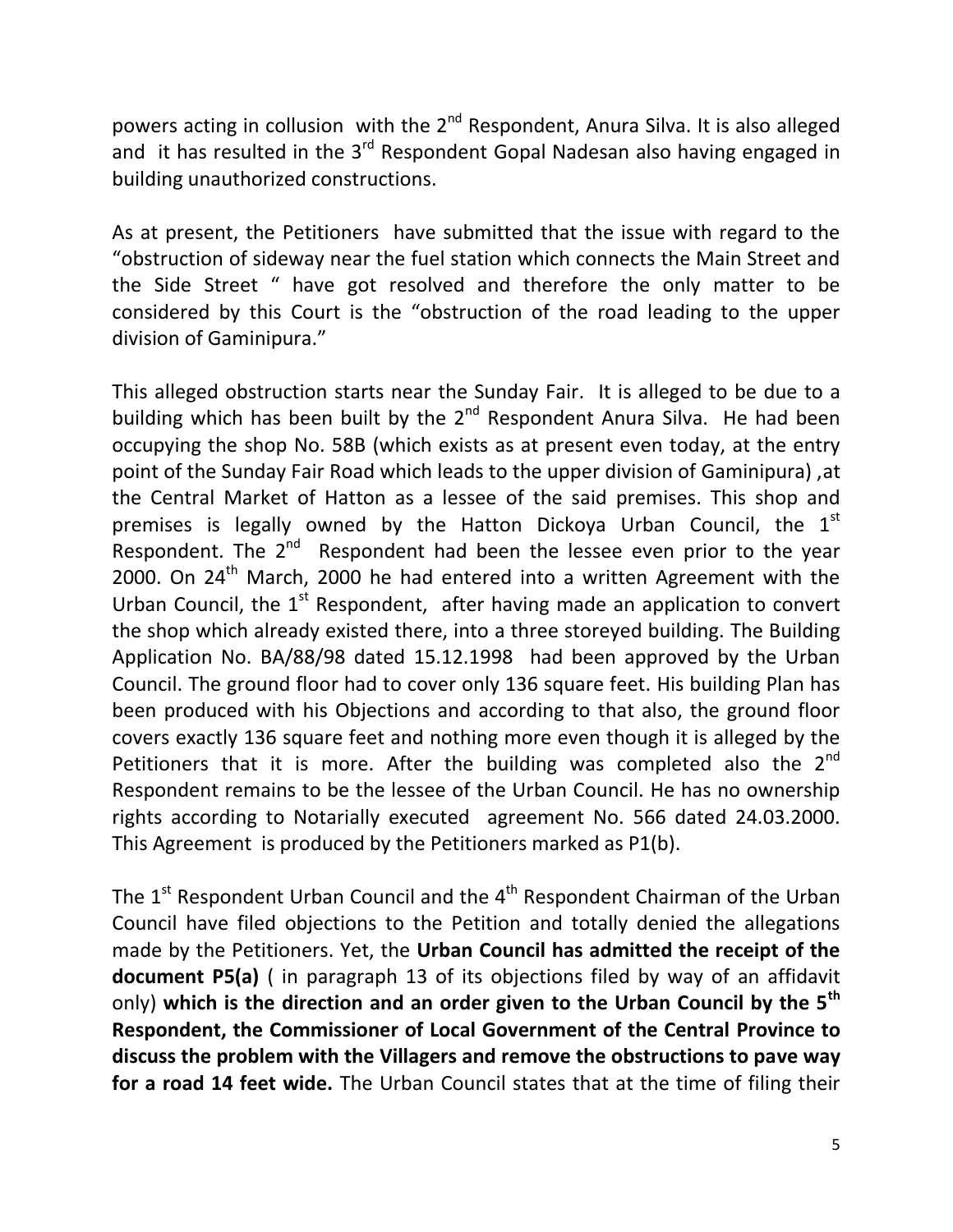objections , i.e. in 2013, **the road is developed and motorable**. The Objections of the  $1<sup>st</sup>$  Respondent does not elaborate on how much the road is developed or what steps the Council has taken to get it developed or demonstrate the status of the road by way of any photographs. I feel that the objections contain only a denial and no attempt has been made to show that the Urban Council has done any work at all to resolve the matter.

The  $2^{nd}$  and  $3^{rd}$  Respondents have filed objections together, submitting to court that the  $1^{\text{st}}$  Petitioner is a rival of the  $2^{\text{nd}}$  and  $3^{\text{rd}}$  Respondents and that they have filed this Application against them due to that fact alone. I observe that the  $1<sup>st</sup>$ Petitioner and the  $2^{nd}$  Respondent are members of the Urban Council of Hatton Dickoya. However they submit that the alleged disputes or **complaints against the 2 nd and 3rd Respondents are not amenable to the Fundamental Rights jurisdiction**. They agree that the Petitioners except the 1<sup>st</sup> and 2<sup>nd</sup> Petitioners had quite correctly complained to the Urban Council with regard to obstructions of the road. It is the paramount duty of the Urban Council to act according to the provisions made in the Urban Council Ordinance such as Sections 55, 80, 84 etc. which the Urban Council has failed to do. The Urban Council has not acted responsibly and thus failed to take steps to remove the obstructions , if there are any.

This Court has issued orders to survey the particular road and the entry point to the Sunday Fair Road even prior to the granting of leave to proceed. One such survey was done in October, 2010. Within the record of this case, the survey plan done by Licensed Surveyor T.R.De Zoysa dated 19.10.2012 bearing No. 50/20 is filed. According to that Plan, 100 meters of the road from the entry point had been surveyed, based on the Plan No. 066 (L.R.C. No. Co. 883) dated 18.09.1998 which was filed in Court by the Petitioners marked **as P2**. This plan No. 50/20 shows the width of the road as depicted in the older plan **in red lines, which can be assessed by scrutinizing the same to be about 14 feet wide.** It shows that the width of the road at different places are less than 14 feet, more than 14 feet and at the entrance point to the Sunday Fair Road to be 12 feet and 8 inches. The road in existence is marked in black lines.

The  $2^{nd}$  and  $3^{rd}$  Respondents point out in their written submissions that the building which is alleged to have been built encroaching upon the entry point of the road is marked on this plan 50/20 to be **beyond the entry point**.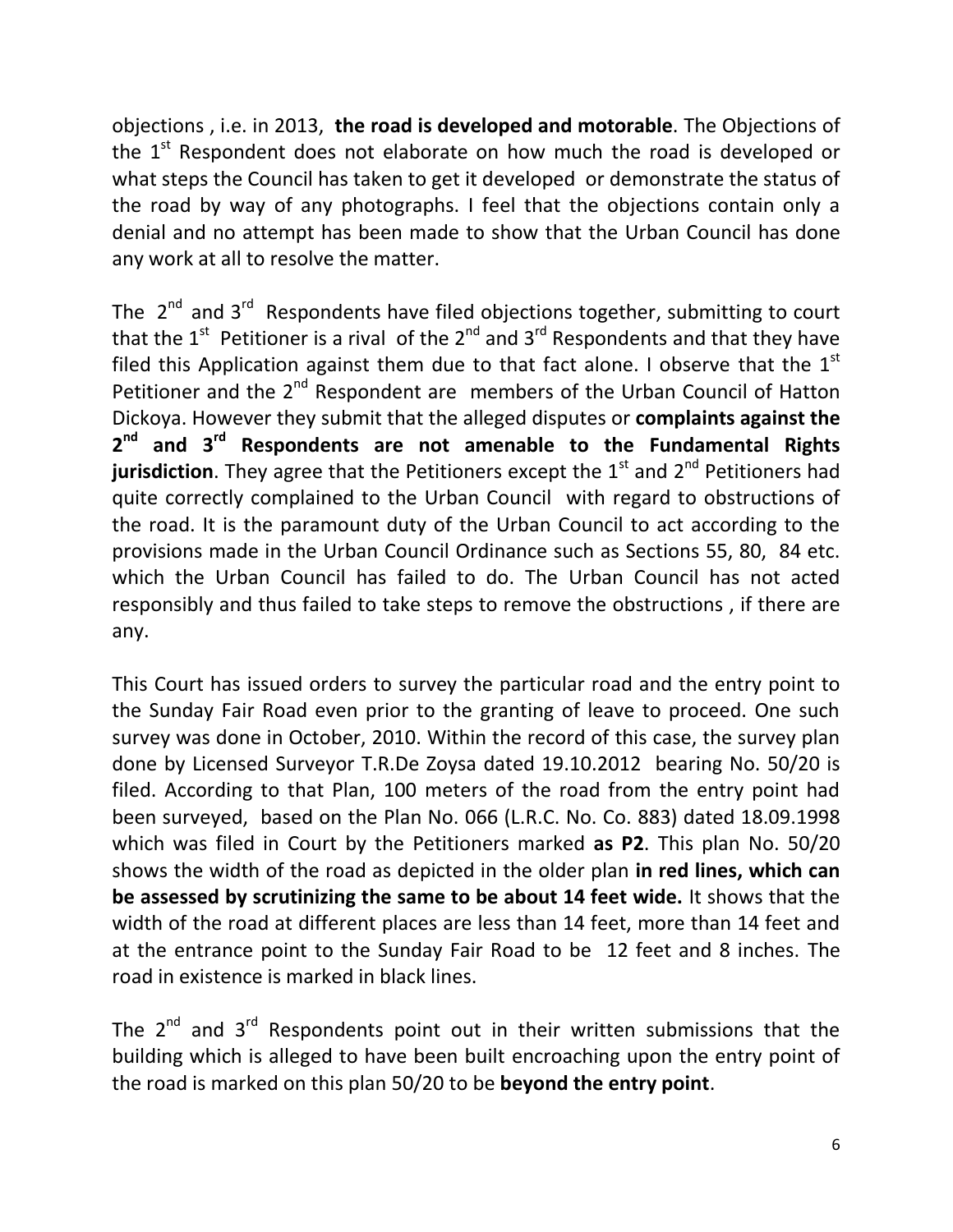Thereafter, after granting leave to proceed this Court has issued a fresh commission on 04.06.2014. This survey and the report were submitted to Court with a covering letter by the  $5<sup>th</sup>$  Respondent, the Commissioner of Local Government dated 08.08.2014. The survey filed of record in this instance is only a sketch and a report to the effect that there is no obstruction to traffic or people. The report further states that the land at the **entry point is part of the Sunday Fair land which belongs to the Urban Council.**

The  $5<sup>th</sup>$  Respondent filed objections on 10.10.2013. The  $5<sup>th</sup>$  Respondent had sent **P5(a) dated 05.05.2006** to the Urban Council directing the Council to look into the matter and to remove unauthorized constructions if any. P6, P7(b), P8, P9, P16, and P17 are admitted by the  $5<sup>th</sup>$  Respondent and the Commissioner of Local Government has done his duty on the complaints made by the Petitioners. The powers of the Minister of Local Government in relation to removal of any chairman and dissolution of any Urban Council is contained in Sec. 184 of the Urban Council Ordinance No. 61 of 1939 read with Sec. 2 of the Provincial Council Act ( Consequential Provisions) No. 12 of 1989 and the Enactment of Supervision and Administration of Local Authorities Rule No. 07 of 1990 of the Central Province. The  $5<sup>th</sup>$  Respondent submits that since the Minister is not a party to this application, the Petitioners cannot complain that the Commissioner has not taken steps to follow up the matter of the Urban Council not complying with the directions given to the Council, since the power to do so does not lie with the Commissioner but with the Minister. I fail to see any violation of a fundamental right by the  $5<sup>th</sup>$  Respondent.

During the proceedings of this Court all parties have agreed at different times that the width of the road had been 14 feet from the very inception. The first plan done by the Land Reform Commission is dated in the year 1998. Plan 50/20 referred to above which was done on a commission as ordered by this court also shows the width as 14 feet. However the road is seen to be a gravel road in part and a concrete road at different lengths of the same road. This Court has not been able to get at the development plan proposed in 2005/2006 from the Urban Council to ensure the width of the road proposed to be developed and from which point to what point on the road, the development was approved. The  $7<sup>th</sup>$ Added Respondent mentioned to Court when she appeared in person that it is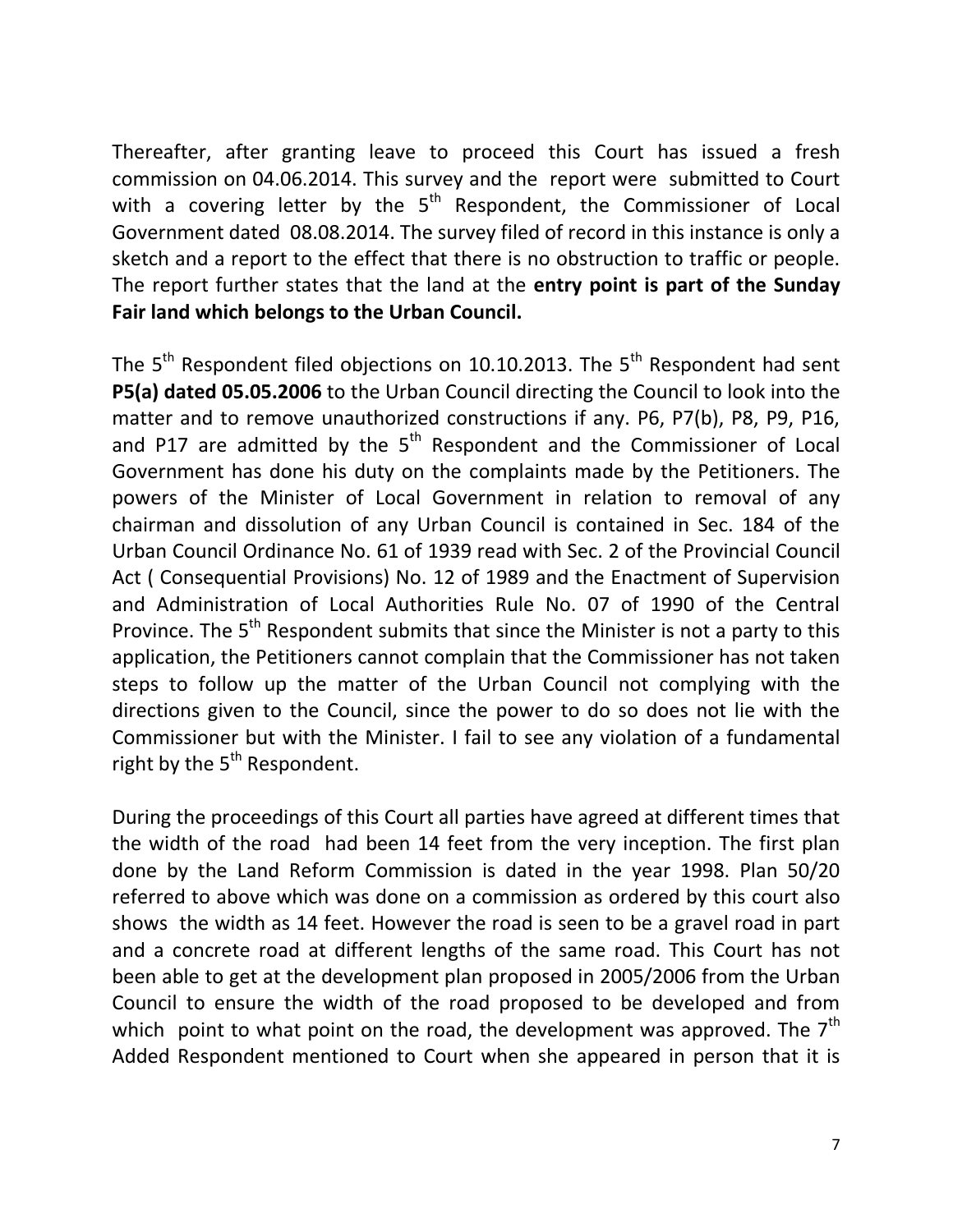only 10 feet 'according to the instructions given by government officials ' , which could be allowed for the Sunday Fair Road.

The Urban Council is duty bound to serve the people of the area which this particular Urban Council has failed to do. Whether the Urban Council is politically with the party of the prevailing Central Government or not, it has to do its duty towards the people of the area. In the case of *Priyangani Vs Nanayakkara and Others 1996, 1 S.L.R. 399, at pg. 400,* Justice Mark Fernando stated thus: "Discretionary powers can never be treated as absolute and unfettered, unless there is compelling language; when reposed in public functionaries such powers are held in trust, to be used for the **benefit of the public, and for the purpose for which they have been conferred, not at the whim and fancy of officials, for political advantage or personal gain. "** 

The availability of alternative remedies does not bar any citizen from moving the Supreme Court on a fundamental right. It was argued that the Petitioners should have gone to other forums on the same grounds alleged in this application. Every person has a choice in law to follow whatever action he intends to take with regard to his grievance.

I find from the documents filed in this case, that the Hatton Dickoya Urban Council has to commence the development of the Sunday Fair Road as decided and initiated long ago. The Council has to find the files, the plans, the decisions and find out the reason as for not having gone ahead with the development plan which was initiated in 2005/2006. The road, I find , is at different levels of the ground. It is flat in short distances, it is hilly and steep in other places. Moreover, the retaining walls are necessary on the side of the road unlike in Colombo or coastal areas of our country. In plan 50/20, I find that there are many retaining walls along the road. It can be observed that due to these retaining walls along the road which are done by the Urban Council as well as private land owners, the width of the road has got affected. It would not be easy to keep the width exactly at 14 feet all the way from the beginning of the road to the end. It is a difficult task mainly due to these existing retaining walls. It needs the expertise reposed in engineers and planners who are experienced in the subject of developing roads in the hill country.